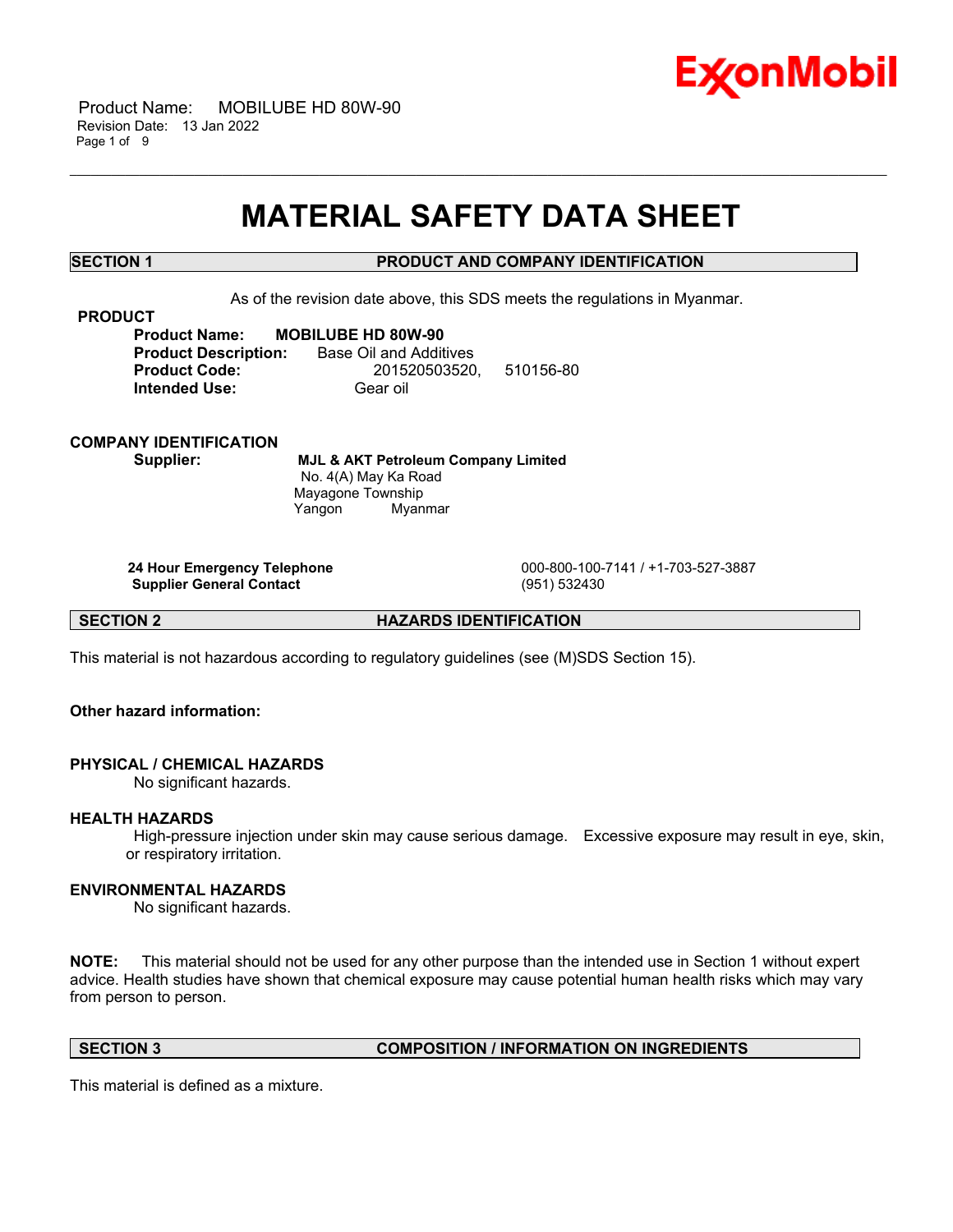

 Product Name: MOBILUBE HD 80W-90 Revision Date: 13 Jan 2022 Page 2 of 9

#### \_\_\_\_\_\_\_\_\_\_\_\_\_\_\_\_\_\_\_\_\_\_\_\_\_\_\_\_\_\_\_\_\_\_\_\_\_\_\_\_\_\_\_\_\_\_\_\_\_\_\_\_\_\_\_\_\_\_\_\_\_\_\_\_\_\_\_\_\_\_\_\_\_\_\_\_\_\_\_\_\_\_\_\_\_\_\_\_\_\_\_\_\_\_\_\_\_\_\_\_\_\_\_\_\_\_\_\_\_\_\_\_\_\_\_\_\_\_ **Hazardous Substance(s) or Complex Substance(s) required for disclosure**

| <b>Name</b>                                               | CAS#                | Concentration* | <b>GHS Hazard Codes</b>                                                      |
|-----------------------------------------------------------|---------------------|----------------|------------------------------------------------------------------------------|
| LONG-CHAIN ALKENYL AMINE                                  | 112-90-3            | $0.1 - 5.25\%$ | H302, H304, H335,<br>H314(1B), H373, H400(M<br>factor 10), H410(M factor 10) |
| <b>OLEFIN SULPHIDE</b>                                    | 68937-96-2          | $1 - 5\%$      | H227. H317. H316. H402.<br>H412                                              |
| PHOSPHORIC ACID ESTERS, AMINE SALT                        | <b>CONFIDENTIAL</b> | $0.1 - 5.1\%$  | H227, H302, H317, H318,<br>H401, H411                                        |
| <b>ISEVERELY HYDROTREATED HEAVY PARAFFINIC DISTILLATE</b> | 64742-54-7          | $10 - 520%$    | H <sub>304</sub>                                                             |
| <b>ISOLVENT DEWAXED HEAVY PARAFFINIC DISTILLATE</b>       | 64742-65-0          | $10 - 520%$    | H <sub>304</sub>                                                             |

\* All concentrations are percent by weight unless ingredient is a gas. Gas concentrations are in percent by volume.

# **SECTION 4 FIRST AID MEASURES**

#### **INHALATION**

Remove from further exposure. For those providing assistance, avoid exposure to yourself or others. Use adequate respiratory protection. If respiratory irritation, dizziness, nausea, or unconsciousness occurs, seek immediate medical assistance. If breathing has stopped, assist ventilation with a mechanical device or use mouth-to-mouth resuscitation.

### **SKIN CONTACT**

Wash contact areas with soap and water. If product is injected into or under the skin, or into any part of the body, regardless of the appearance of the wound or its size, the individual should be evaluated immediately by a physician as a surgical emergency. Even though initial symptoms from high pressure injection may be minimal or absent, early surgical treatment within the first few hours may significantly reduce the ultimate extent of injury.

### **EYE CONTACT**

Flush thoroughly with water. If irritation occurs, get medical assistance.

#### **INGESTION**

First aid is normally not required. Seek medical attention if discomfort occurs.

# **NOTE TO PHYSICIAN**

None

### **SECTION 5 FIRE FIGHTING MEASURES**

#### **EXTINGUISHING MEDIA**

**Appropriate Extinguishing Media:** Use water fog, foam, dry chemical or carbon dioxide (CO2) to extinguish flames.

**Inappropriate Extinguishing Media:** Straight streams of water

#### **FIRE FIGHTING**

**Fire Fighting Instructions:** Evacuate area. Prevent run-off from fire control or dilution from entering streams, sewers or drinking water supply. Fire-fighters should use standard protective equipment and in enclosed spaces, self-contained breathing apparatus (SCBA). Use water spray to cool fire exposed surfaces and to protect personnel.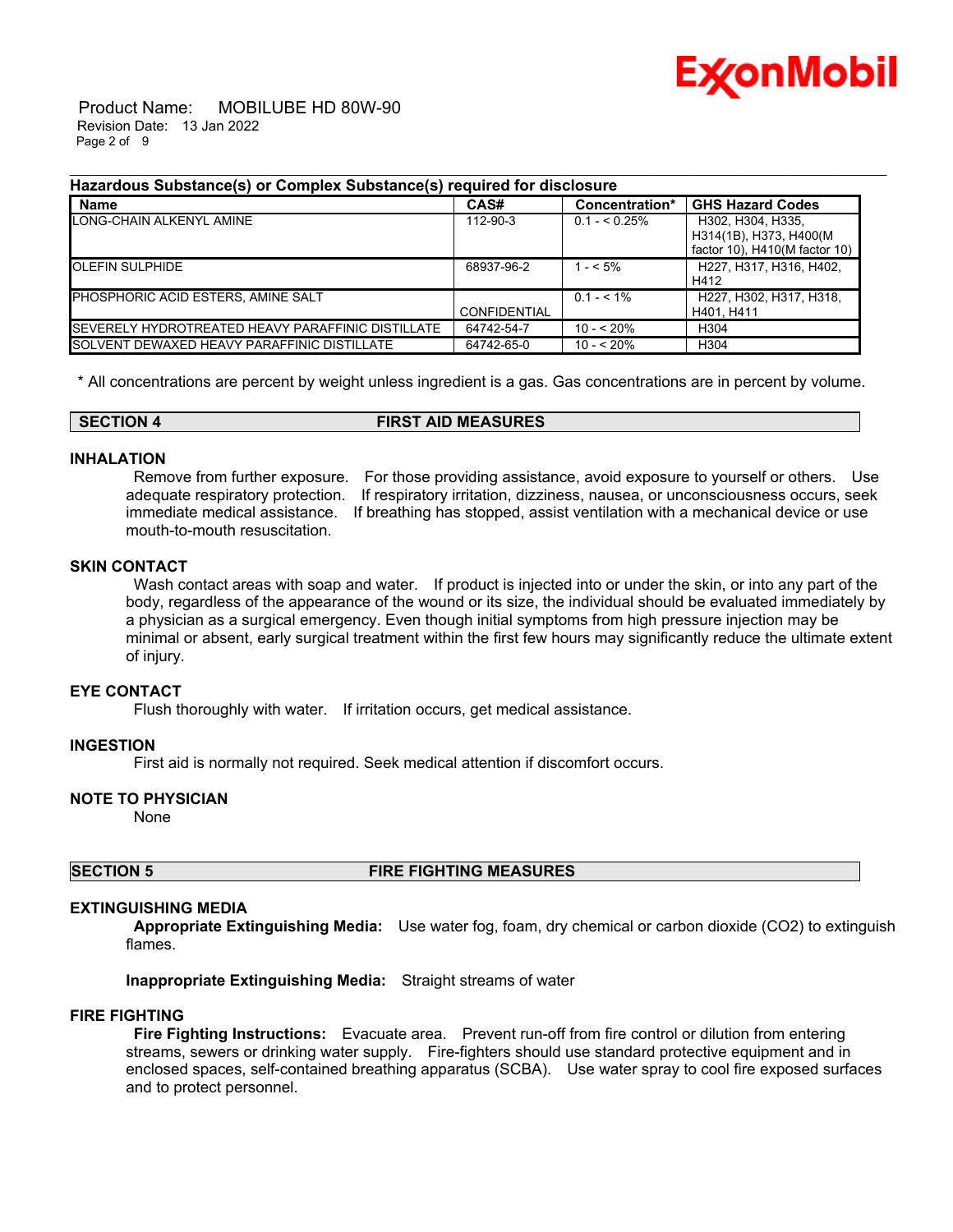

 Product Name: MOBILUBE HD 80W-90 Revision Date: 13 Jan 2022 Page 3 of 9

> **Hazardous Combustion Products:** Aldehydes, Incomplete combustion products, Oxides of carbon, Smoke, Fume, Sulphur oxides

\_\_\_\_\_\_\_\_\_\_\_\_\_\_\_\_\_\_\_\_\_\_\_\_\_\_\_\_\_\_\_\_\_\_\_\_\_\_\_\_\_\_\_\_\_\_\_\_\_\_\_\_\_\_\_\_\_\_\_\_\_\_\_\_\_\_\_\_\_\_\_\_\_\_\_\_\_\_\_\_\_\_\_\_\_\_\_\_\_\_\_\_\_\_\_\_\_\_\_\_\_\_\_\_\_\_\_\_\_\_\_\_\_\_\_\_\_\_

#### **FLAMMABILITY PROPERTIES**

**Flash Point [Method]:** >165°C (329°F) [ASTM D-92] **Flammable Limits (Approximate volume % in air):** LEL: 0.9 UEL: 7.0 **Autoignition Temperature:** N/D

#### **SECTION 6 ACCIDENTAL RELEASE MEASURES**

#### **NOTIFICATION PROCEDURES**

In the event of a spill or accidental release, notify relevant authorities in accordance with all applicable regulations.

#### **PROTECTIVE MEASURES**

Avoid contact with spilled material. See Section 5 for fire fighting information. See the Hazard Identification Section for Significant Hazards. See Section 4 for First Aid Advice. See Section 8 for advice on the minimum requirements for personal protective equipment. Additional protective measures may be necessary, depending on the specific circumstances and/or the expert judgment of the emergency responders.

For emergency responders: Respiratory protection: respiratory protection will be necessary only in special cases, e.g., formation of mists. Half-face or full-face respirator with filter(s) for dust/organic vapor or Self Contained Breathing Apparatus (SCBA) can be used depending on the size of spill and potential level of exposure. If the exposure cannot be completely characterized or an oxygen deficient atmosphere is possible or anticipated, SCBA is recommended. Work gloves that are resistant to hydrocarbons are recommended. Gloves made of polyvinyl acetate (PVA) are not water-resistant and are not suitable for emergency use. Chemical goggles are recommended if splashes or contact with eyes is possible. Small spills: normal antistatic work clothes are usually adequate. Large spills: full body suit of chemical resistant, antistatic material is recommended.

### **SPILL MANAGEMENT**

**Land Spill:** Stop leak if you can do so without risk. Recover by pumping or with suitable absorbent.

**Water Spill:** Stop leak if you can do so without risk. Confine the spill immediately with booms. Warn other shipping. Remove from the surface by skimming or with suitable absorbents. Seek the advice of a specialist before using dispersants.

Water spill and land spill recommendations are based on the most likely spill scenario for this material; however, geographic conditions, wind, temperature, (and in the case of a water spill) wave and current direction and speed may greatly influence the appropriate action to be taken. For this reason, local experts should be consulted. Note: Local regulations may prescribe or limit action to be taken.

#### **ENVIRONMENTAL PRECAUTIONS**

Large Spills: Dyke far ahead of liquid spill for later recovery and disposal. Prevent entry into waterways, sewers, basements or confined areas.

#### **SECTION 7 HANDLING AND STORAGE**

#### **HANDLING**

Prevent small spills and leakage to avoid slip hazard. Material can accumulate static charges which may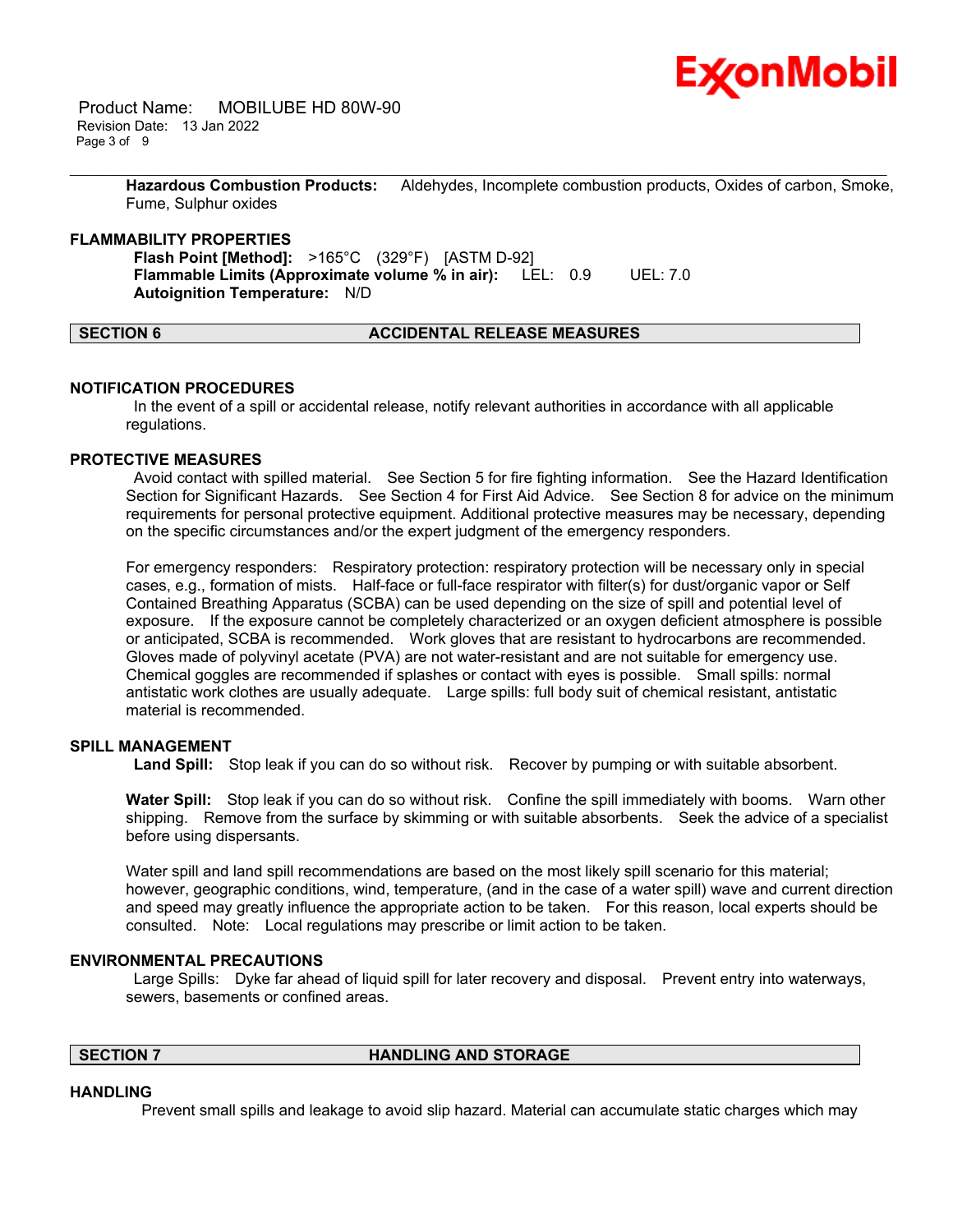

 Product Name: MOBILUBE HD 80W-90 Revision Date: 13 Jan 2022 Page 4 of 9

> cause an electrical spark (ignition source). When the material is handled in bulk, an electrical spark could ignite any flammable vapors from liquids or residues that may be present (e.g., during switch-loading operations). Use proper bonding and/or earthing procedures. However, bonding and earthing may not eliminate the hazard from static accumulation. Consult local applicable standards for guidance. Additional references include American Petroleum Institute 2003 (Protection Against Ignitions Arising out of Static, Lightning and Stray Currents) or National Fire Protection Agency 77 (Recommended Practice on Static Electricity) or CENELEC CLC/TR 50404 (Electrostatics - Code of practice for the avoidance of hazards due to static electricity).

\_\_\_\_\_\_\_\_\_\_\_\_\_\_\_\_\_\_\_\_\_\_\_\_\_\_\_\_\_\_\_\_\_\_\_\_\_\_\_\_\_\_\_\_\_\_\_\_\_\_\_\_\_\_\_\_\_\_\_\_\_\_\_\_\_\_\_\_\_\_\_\_\_\_\_\_\_\_\_\_\_\_\_\_\_\_\_\_\_\_\_\_\_\_\_\_\_\_\_\_\_\_\_\_\_\_\_\_\_\_\_\_\_\_\_\_\_\_

**Static Accumulator:** This material is a static accumulator.

#### **STORAGE**

The type of container used to store the material may affect static accumulation and dissipation. Do not store in open or unlabelled containers. Keep away from incompatible materials.

# **EXPOSURE LIMIT VALUES**

| <b>Substance Name</b>         | <b>Form</b> | Limit/Standard |                  | <b>Note</b> | <b>Source</b> | Year |
|-------------------------------|-------------|----------------|------------------|-------------|---------------|------|
| <b>SEVERELY HYDROTREATED</b>  |             | TWA            | $5 \text{ mg/m}$ |             | ACGIH         | 2020 |
| I HEAVY PARAFFINIC DISTILLATE | Inhalable   |                |                  |             |               |      |
|                               | fraction.   |                |                  |             |               |      |
| SOLVENT DEWAXED HEAVY         |             | <b>TWA</b>     | $5 \text{ mg/m}$ |             | ACGIH         | 2020 |
| I PARAFFINIC DISTILLATE       | Inhalable   |                |                  |             |               |      |
|                               | fraction.   |                |                  |             |               |      |

**Exposure limits/standards for materials that can be formed when handling this product:** When mists/aerosols can occur the following is recommended:  $5 \text{ mg/m}^3$  - ACGIH TLV (inhalable fraction).

NOTE: Limits/standards shown for guidance only. Follow applicable regulations.

#### **ENGINEERING CONTROLS**

The level of protection and types of controls necessary will vary depending upon potential exposure conditions. Control measures to consider:

No special requirements under ordinary conditions of use and with adequate ventilation.

#### **PERSONAL PROTECTION**

Personal protective equipment selections vary based on potential exposure conditions such as applications, handling practices, concentration and ventilation. Information on the selection of protective equipment for use with this material, as provided below, is based upon intended, normal usage.

**Respiratory Protection:** If engineering controls do not maintain airborne contaminant concentrations at a level which is adequate to protect worker health, an approved respirator may be appropriate. Respirator selection, use, and maintenance must be in accordance with regulatory requirements, if applicable. Types of respirators to be considered for this material include:

No special requirements under ordinary conditions of use and with adequate ventilation. Particulate

For high airborne concentrations, use an approved supplied-air respirator, operated in positive pressure mode.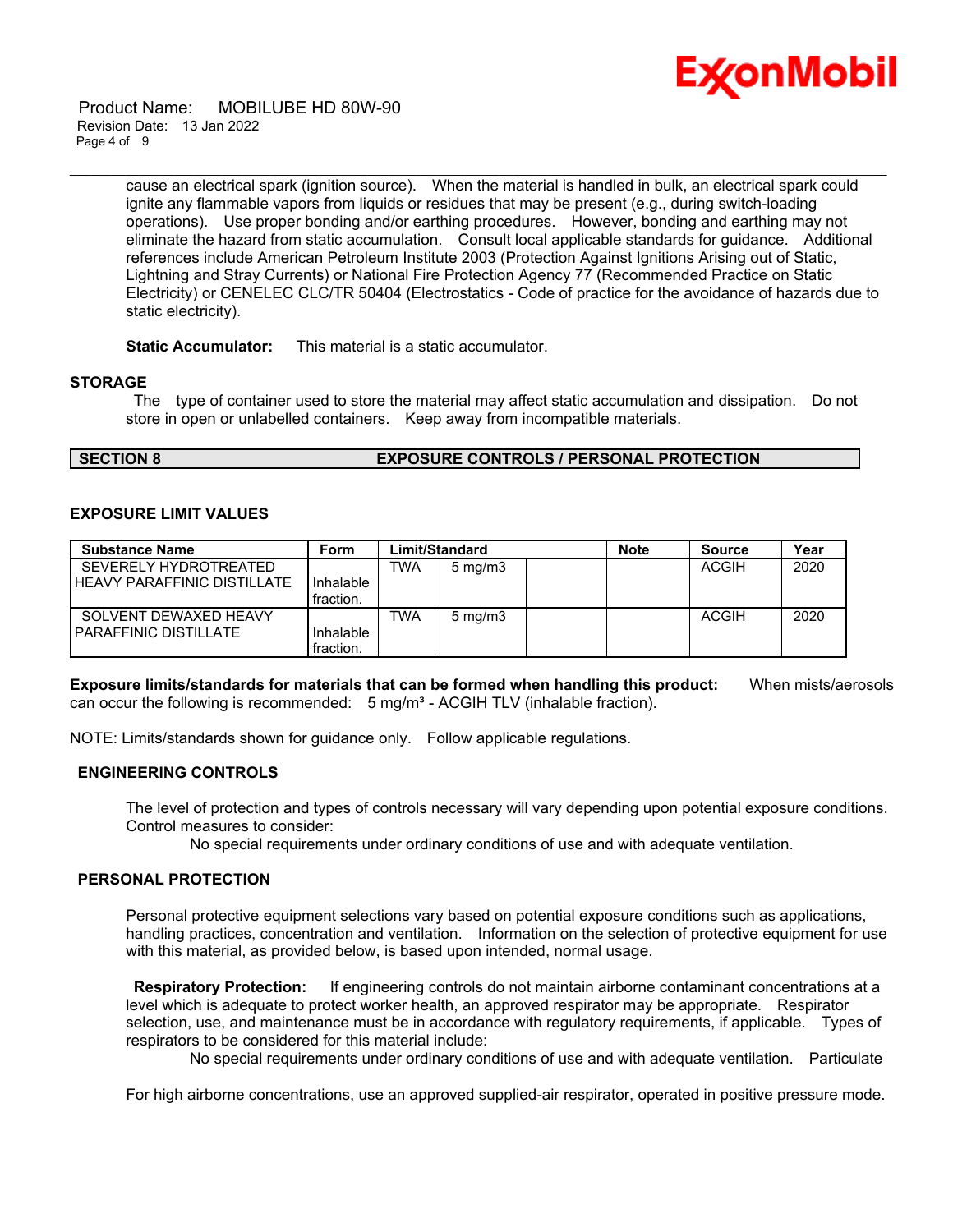

 Product Name: MOBILUBE HD 80W-90 Revision Date: 13 Jan 2022 Page 5 of 9

\_\_\_\_\_\_\_\_\_\_\_\_\_\_\_\_\_\_\_\_\_\_\_\_\_\_\_\_\_\_\_\_\_\_\_\_\_\_\_\_\_\_\_\_\_\_\_\_\_\_\_\_\_\_\_\_\_\_\_\_\_\_\_\_\_\_\_\_\_\_\_\_\_\_\_\_\_\_\_\_\_\_\_\_\_\_\_\_\_\_\_\_\_\_\_\_\_\_\_\_\_\_\_\_\_\_\_\_\_\_\_\_\_\_\_\_\_\_ Supplied air respirators with an escape bottle may be appropriate when oxygen levels are inadequate, gas/vapour warning properties are poor, or if air purifying filter capacity/rating may be exceeded.

**Hand Protection:** Any specific glove information provided is based on published literature and glove manufacturer data. Glove suitability and breakthrough time will differ depending on the specific use conditions. Contact the glove manufacturer for specific advice on glove selection and breakthrough times for your use conditions. Inspect and replace worn or damaged gloves. The types of gloves to be considered for this material include:

No protection is ordinarily required under normal conditions of use. Nitrile,Viton

**Eye Protection:** If contact is likely, safety glasses with side shields are recommended.

**Skin and Body Protection:** Any specific clothing information provided is based on published literature or manufacturer data. The types of clothing to be considered for this material include:

No skin protection is ordinarily required under normal conditions of use. In accordance with good industrial hygiene practices, precautions should be taken to avoid skin contact.

**Specific Hygiene Measures:** Always observe good personal hygiene measures, such as washing after handling the material and before eating, drinking, and/or smoking. Routinely wash work clothing and protective equipment to remove contaminants. Discard contaminated clothing and footwear that cannot be cleaned. Practice good housekeeping.

#### **ENVIRONMENTAL CONTROLS**

Comply with applicable environmental regulations limiting discharge to air, water and soil. Protect the environment by applying appropriate control measures to prevent or limit emissions.

# **SECTION 9 PHYSICAL AND CHEMICAL PROPERTIES**

**Note: Physical and chemical properties are provided for safety, health and environmental considerations only and may not fully represent product specifications. Contact the Supplier for additional information.**

#### **GENERAL INFORMATION**

**Physical State:** Liquid **Colour:** Amber **Odour:** Characteristic **Odour Threshold:** N/D

#### **IMPORTANT HEALTH, SAFETY, AND ENVIRONMENTAL INFORMATION**

**Relative Density (at 15 °C):** 0.888 [ASTM D4052] **Flammability (Solid, Gas):** N/A **Flash Point [Method]:** >165°C (329°F) [ASTM D-92] **Flammable Limits (Approximate volume % in air):** LEL: 0.9 UEL: 7.0 **Autoignition Temperature:** N/D **Boiling Point / Range:** > 316°C (600°F) [Estimated] **Decomposition Temperature:** N/D **Vapour Density (Air = 1):** > 2 at 101 kPa **Vapour Pressure:** < 0.013 kPa (0.1 mm Hg) at 20 °C **Evaporation Rate (n-butyl acetate = 1):** N/D **pH:** N/A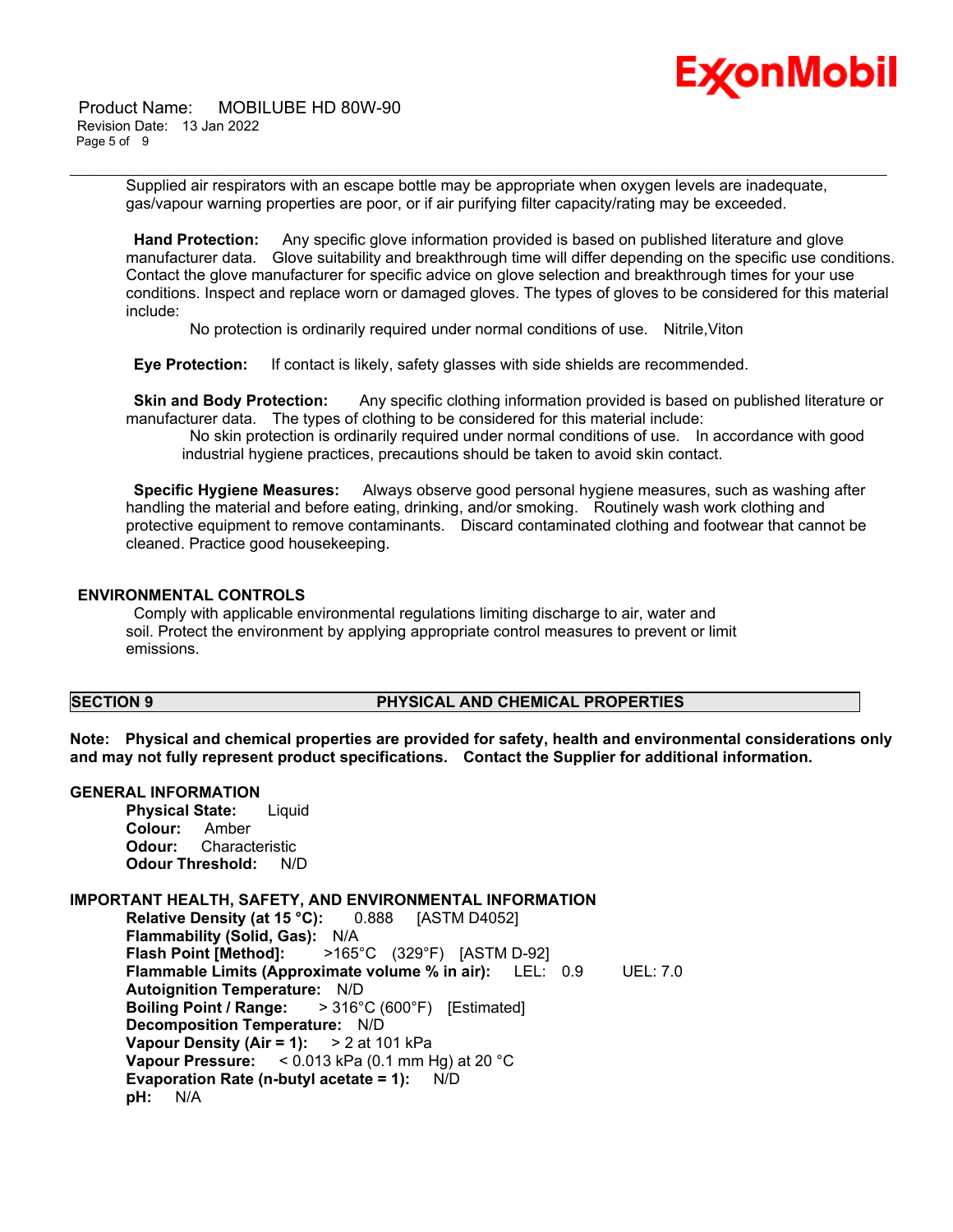

 Product Name: MOBILUBE HD 80W-90 Revision Date: 13 Jan 2022 Page 6 of 9

#### \_\_\_\_\_\_\_\_\_\_\_\_\_\_\_\_\_\_\_\_\_\_\_\_\_\_\_\_\_\_\_\_\_\_\_\_\_\_\_\_\_\_\_\_\_\_\_\_\_\_\_\_\_\_\_\_\_\_\_\_\_\_\_\_\_\_\_\_\_\_\_\_\_\_\_\_\_\_\_\_\_\_\_\_\_\_\_\_\_\_\_\_\_\_\_\_\_\_\_\_\_\_\_\_\_\_\_\_\_\_\_\_\_\_\_\_\_\_ **Log Pow (n-Octanol/Water Partition Coefficient):** > 3.5 **Solubility in Water:** Negligible **Viscosity:** 146 cSt (146 mm2/sec) at 40ºC | 14.5 cSt (14.5 mm2/sec) at 100°C [ASTM D 445] **Oxidizing Properties:** See Hazards Identification Section.

**OTHER INFORMATION**

**Freezing Point:** N/D **Melting Point:** N/A **Pour Point:** -24°C (-11°F) [ASTM D97]<br>**DMSO Extract (mineral oil only), IP-346:** < 3 %wt **DMSO** Extract (mineral oil only), IP-346:

### **SECTION 10 STABILITY AND REACTIVITY**

**STABILITY:** Material is stable under normal conditions.

**CONDITIONS TO AVOID:** Excessive heat. High energy sources of ignition.

**MATERIALS TO AVOID:** Strong oxidisers

**HAZARDOUS DECOMPOSITION PRODUCTS:** Material does not decompose at ambient temperatures.

**POSSIBILITY OF HAZARDOUS REACTIONS:** Hazardous polymerization will not occur.

#### **SECTION 11 TOXICOLOGICAL INFORMATION**

#### **INFORMATION ON TOXICOLOGICAL EFFECTS**

| <b>Hazard Class</b>                                               | <b>Conclusion / Remarks</b>                                                                           |
|-------------------------------------------------------------------|-------------------------------------------------------------------------------------------------------|
| <b>Inhalation</b>                                                 |                                                                                                       |
| Acute Toxicity: No end point data for                             | Minimally Toxic. Based on assessment of the components.                                               |
| lmaterial.                                                        |                                                                                                       |
| Irritation: No end point data for material.                       | Negligible hazard at ambient/normal handling temperatures.                                            |
| Ingestion                                                         |                                                                                                       |
| Acute Toxicity: No end point data for<br>lmaterial.               | Minimally Toxic. Based on assessment of the components.                                               |
| <b>Skin</b>                                                       |                                                                                                       |
| Acute Toxicity: No end point data for<br>lmaterial.               | Minimally Toxic. Based on assessment of the components.                                               |
| Skin Corrosion/Irritation: No end point data<br>for material.     | Negligible irritation to skin at ambient temperatures. Based on<br>assessment of the components.      |
| Eye                                                               |                                                                                                       |
| Serious Eye Damage/Irritation: No end point<br>data for material. | May cause mild, short-lasting discomfort to eyes. Based on<br>assessment of the components.           |
| <b>Sensitisation</b>                                              |                                                                                                       |
| Respiratory Sensitization: No end point data<br>lfor material.    | Not expected to be a respiratory sensitizer.                                                          |
| Skin Sensitization: No end point data for<br>lmaterial.           | Not expected to be a skin sensitizer. Based on assessment of the<br>components.                       |
| <b>Aspiration: Data available.</b>                                | Based on physico-<br>Not expected to be an aspiration hazard.<br>chemical properties of the material. |
| Germ Cell Mutagenicity: No end point data                         | Not expected to be a germ cell mutagen. Based on assessment of                                        |
| lfor material.                                                    | the components.                                                                                       |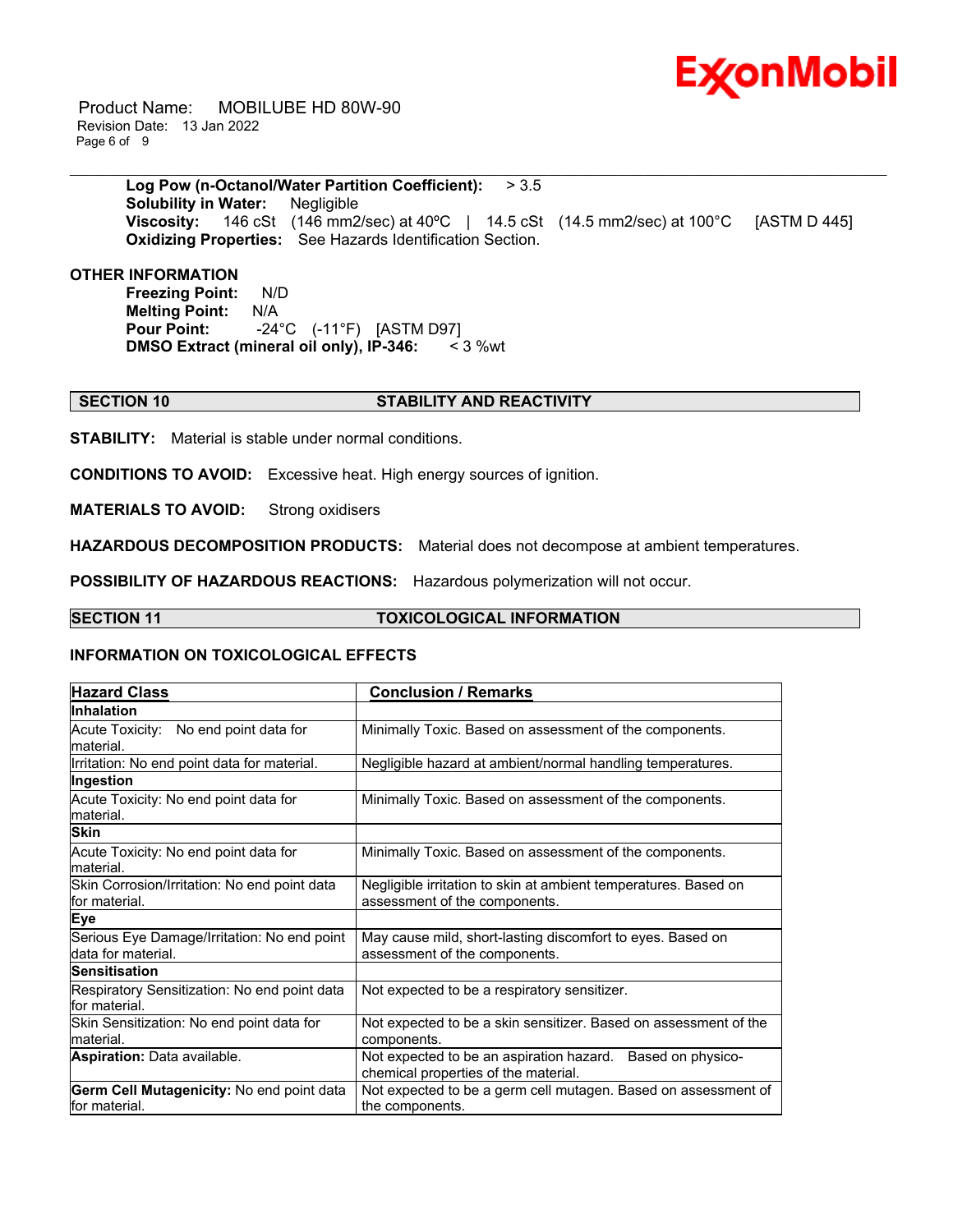

 Product Name: MOBILUBE HD 80W-90 Revision Date: 13 Jan 2022 Page 7 of 9

| Carcinogenicity: No end point data for                    | Not expected to cause cancer. Based on assessment of the                              |
|-----------------------------------------------------------|---------------------------------------------------------------------------------------|
| Imaterial.                                                | components.                                                                           |
| Reproductive Toxicity: No end point data<br>for material. | Not expected to be a reproductive toxicant. Based on assessment<br>of the components. |
| Lactation: No end point data for material.                | Not expected to cause harm to breast-fed children.                                    |
| Specific Target Organ Toxicity (STOT)                     |                                                                                       |
| Single Exposure: No end point data for                    | Not expected to cause organ damage from a single exposure.                            |
| material.                                                 |                                                                                       |
| Repeated Exposure: No end point data for                  | Not expected to cause organ damage from prolonged or repeated                         |
| material.                                                 | exposure. Based on assessment of the components.                                      |

# **OTHER INFORMATION**

#### **For the product itself:**

Repeated and/or prolonged exposure may cause irritation to the skin, eyes, or respiratory tract. Component concentrations in this formulation would not be expected to cause skin sensitization, based on tests of the components, this formulation, or similar formulations.

#### **Contains:**

Base oil severely refined: Not carcinogenic in animal studies. Representative material passes IP-346, Modified Ames test, and/or other screening tests. Dermal and inhalation studies showed minimal effects; lung non-specific infiltration of immune cells, oil deposition and minimal granuloma formation. Not sensitising in test animals.

#### **IARC Classification:**

**The following ingredients are cited on the lists below:** None.

|              | --REGULATORY LISTS SEARCHED-- |               |  |  |
|--------------|-------------------------------|---------------|--|--|
| 1 = $IARC 1$ | $2 = IARC 2A$                 | $3 = IARC 2B$ |  |  |

#### **SECTION 12 ECOLOGICAL INFORMATION**

The information given is based on data for the material, components of the material, or for similar materials, through the application of bridging principals.

#### **ECOTOXICITY**

Material -- Not expected to be harmful to aquatic organisms.

#### **MOBILITY**

 Base oil component -- Low solubility and floats and is expected to migrate from water to the land. Expected to partition to sediment and wastewater solids.

#### **PERSISTENCE AND DEGRADABILITY**

#### **Biodegradation:**

Base oil component -- Expected to be inherently biodegradable

#### **BIOACCUMULATION POTENTIAL**

 Base oil component -- Has the potential to bioaccumulate, however metabolism or physical properties may reduce the bioconcentration or limit bioavailability.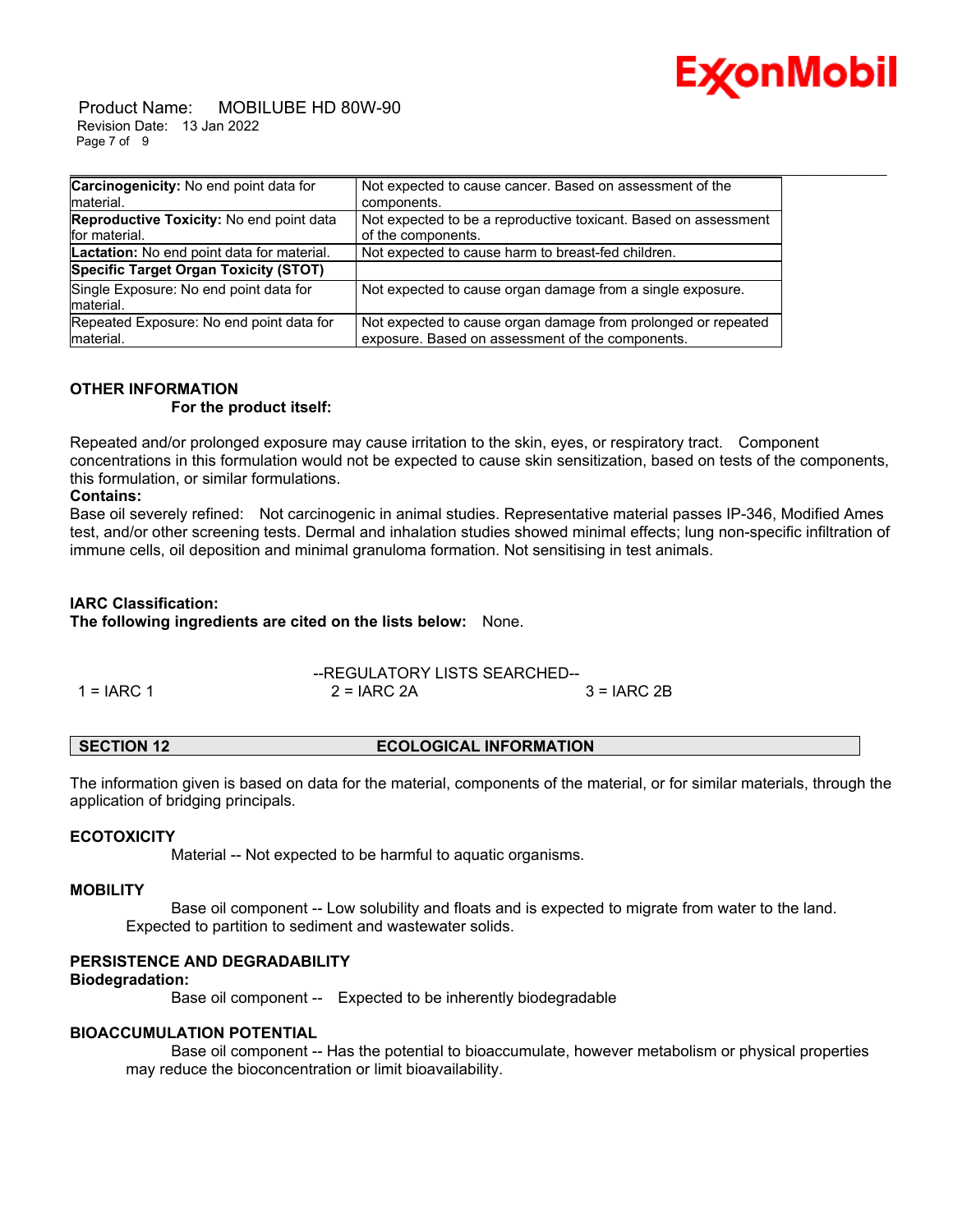

 Product Name: MOBILUBE HD 80W-90 Revision Date: 13 Jan 2022 Page 8 of 9

#### **SECTION 13 DISPOSAL CONSIDERATIONS**

\_\_\_\_\_\_\_\_\_\_\_\_\_\_\_\_\_\_\_\_\_\_\_\_\_\_\_\_\_\_\_\_\_\_\_\_\_\_\_\_\_\_\_\_\_\_\_\_\_\_\_\_\_\_\_\_\_\_\_\_\_\_\_\_\_\_\_\_\_\_\_\_\_\_\_\_\_\_\_\_\_\_\_\_\_\_\_\_\_\_\_\_\_\_\_\_\_\_\_\_\_\_\_\_\_\_\_\_\_\_\_\_\_\_\_\_\_\_

Disposal recommendations based on material as supplied. Disposal must be in accordance with current applicable laws and regulations, and material characteristics at time of disposal.

#### **DISPOSAL RECOMMENDATIONS**

Product is suitable for burning in an enclosed controlled burner for fuel value or disposal by supervised incineration at very high temperatures to prevent formation of undesirable combustion products.

**Empty Container Warning** Empty Container Warning (where applicable): Empty containers may contain residue and can be dangerous. Do not attempt to refill or clean containers without proper instructions. Empty drums should be completely drained and safely stored until appropriately reconditioned or disposed. Empty containers should be taken for recycling, recovery, or disposal through suitably qualified or licensed contractor and in accordance with governmental regulations. DO NOT PRESSURISE, CUT, WELD, BRAZE, SOLDER, DRILL, GRIND, OR EXPOSE SUCH CONTAINERS TO HEAT, FLAME, SPARKS, STATIC ELECTRICITY, OR OTHER SOURCES OF IGNITION. THEY MAY EXPLODE AND CAUSE INJURY OR DEATH.

# **SECTION 14 TRANSPORT INFORMATION**

**LAND** : Not Regulated for Land Transport

**SEA (IMDG):** Not Regulated for Sea Transport according to IMDG-Code

**Marine Pollutant:** No

**AIR (IATA):** Not Regulated for Air Transport

#### **SECTION 15 REGULATORY INFORMATION**

**This material is not considered hazardous according to the Prevention of Hazard from Chemical and Related Substances Rules.**

#### **REGULATORY STATUS AND APPLICABLE LAWS AND REGULATIONS**

**Listed or exempt from listing/notification on the following chemical inventories :** AIIC, DSL, ENCS, IECSC, ISHL, KECI, PICCS, TCSI, TSCA

#### **SECTION 16 OTHER INFORMATION**

**N/D = Not determined, N/A = Not applicable KEY TO THE H-CODES CONTAINED IN SECTION 3 OF THIS DOCUMENT (for information only):** H227: Combustible liquid; Flammable Liquid, Cat 4 H302: Harmful if swallowed; Acute Tox Oral, Cat 4 H304: May be fatal if swallowed and enters airways; Aspiration, Cat 1 H314(1B): Causes severe skin burns and eye damage; Skin Corr/Irritation, Cat 1B H316: Causes mild skin irritation; Skin Corr/Irritation, Cat 3

H317: May cause allergic skin reaction; Skin Sensitisation, Cat 1